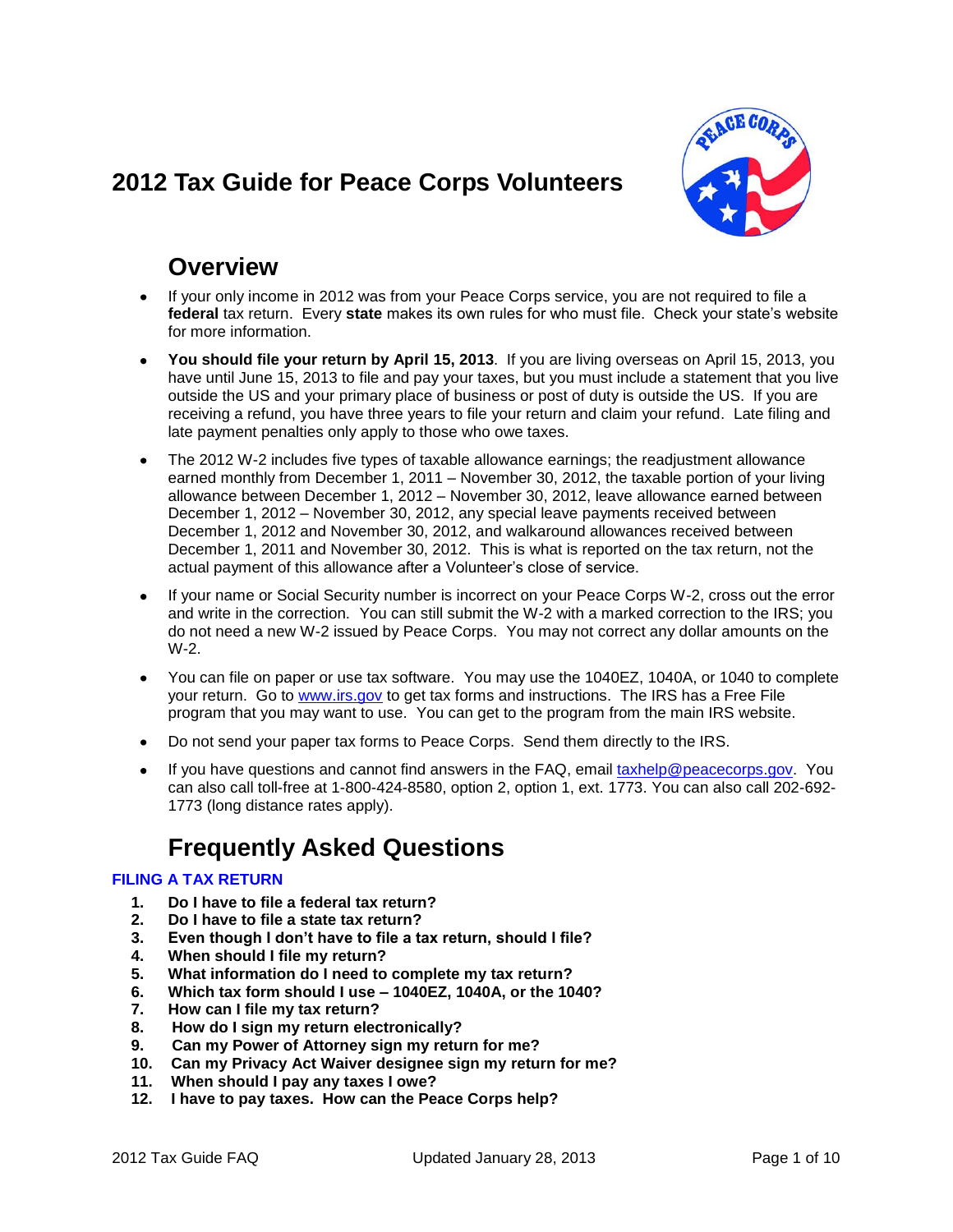## **[PEACE CORPS INCOME](#page-4-3)**

- **13. [What is my Peace Corps income?](#page-4-4)**
- **14. [Is my Peace Corps Income Taxable?](#page-5-0)**
- **15. I received [\\$5,600 in readjustment allowance. How do I report that on tax return?](#page-5-1)**
- **16. [I received some money while I was receiving medical care. Is this taxable?](#page-5-2)**
- **17. [How do I enter my Peace Corps income on my tax return?](#page-6-0)**
- **18. [I took cash in lieu of a plane ticket home. Is that taxable?](#page-6-1)**

# **[W-2 ISSUES](#page-6-2)**

- **19. [What's on my W-2?](#page-6-3)**
- **20. [When will I get my W-2?](#page-6-4)**
- **21. [I didn't get my W-2. What should I do?](#page-6-5)**
- **22. [My W-2 was damaged. What should I do?](#page-7-0)**
- **23. [My W-2 was sent to my old address. What should I do?](#page-7-1)**
- **24. [My W-2 has an error. What should I do?](#page-7-2)**
- **25. [My Close of Service in December 2011. Why did I get a 2012](#page-7-3) W-2?**
- **26. [What is Peace Corps' Employer Identification Number \(EIN\) and address?](#page-7-4)**

#### **[TAX BENEFITS](#page-8-0)**

- **27. [Am I eligible for the Earned Income Credit?](#page-8-1)**
- **28. [How much can I contribute to my IRA?](#page-8-2)**

#### **[MISCELLANEOUS](#page-8-3)**

- **29. [I collect Social Security benefits. Will my Peace Corps income affect my benefits?](#page-8-4)**
- **30. [I'm a Massachusetts resident. What goes on the Massachusetts Schedule HC?](#page-9-0)**
- **31. [How do I change my address with Peace Corps?](#page-9-1)**
- **32. [Who can I contact at Peace](#page-9-2) Corps with tax questions?**

# <span id="page-1-1"></span><span id="page-1-0"></span>**FILING A TAX RETURN**

#### **1. Do I have to file a federal tax return?**

If your total income was above these amounts, you MUST file a tax return.

Use your age on December 31, 2012

| <b>Filing Status</b>          | Age & Income    |           |                |  |  |
|-------------------------------|-----------------|-----------|----------------|--|--|
|                               | <b>Under 65</b> | 65 & Over | Both 65 & Over |  |  |
| Married Filing Separately *   | \$3,800         | \$3,800   |                |  |  |
| Single                        | \$9,750         | \$11,200  |                |  |  |
| Head Of Household             | \$12,500        | \$13,950  |                |  |  |
| Qualifying Widow(er)          | \$15,700        | \$16,850  |                |  |  |
| <b>Married Filing Jointly</b> | \$19,500        | \$20,650  | \$21,800       |  |  |

*\* MFS filers must itemize deductions if their spouse itemizes; If your spouse will not itemize, use the amounts for Single filers.*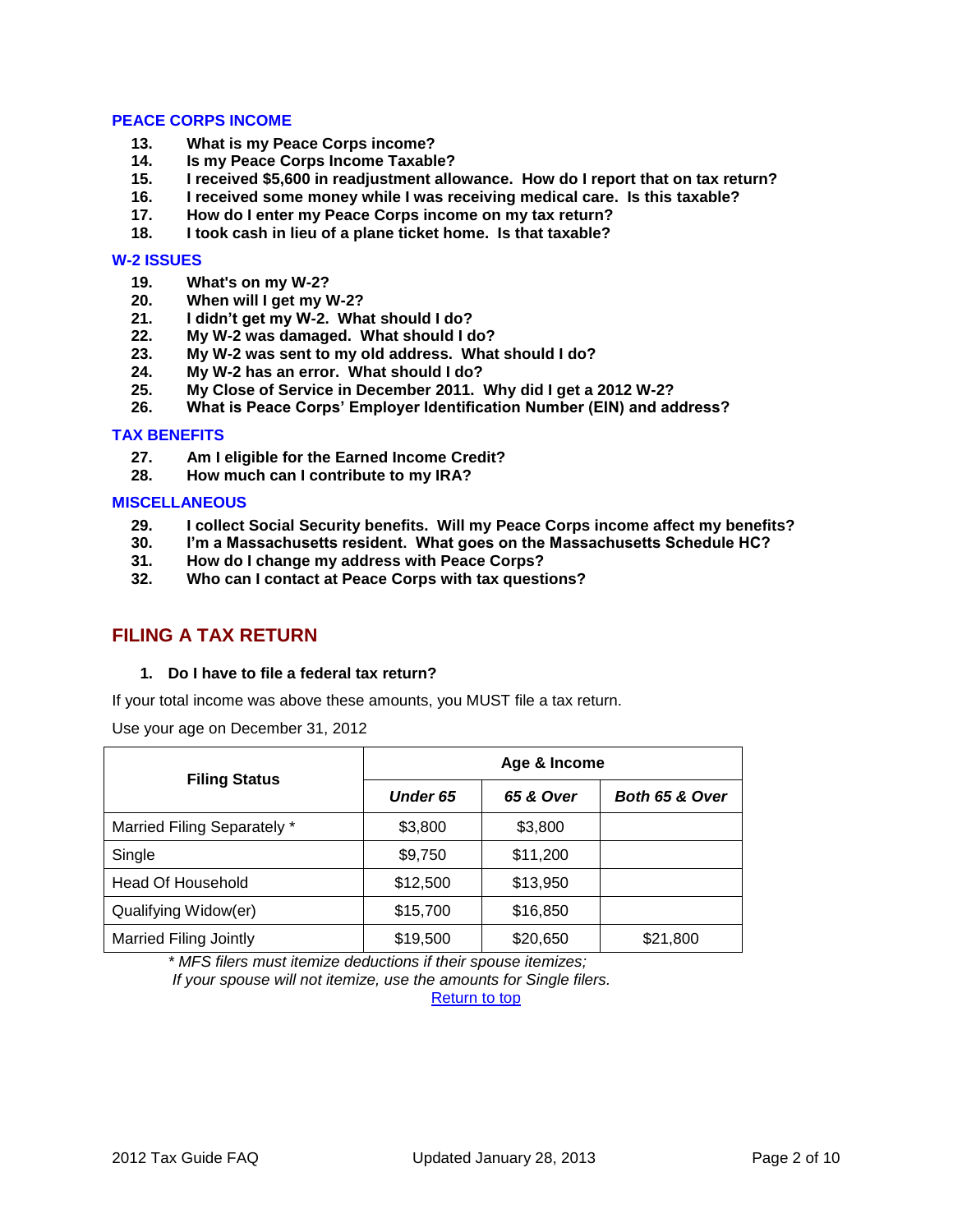# **2. Do I have to file a state tax return?**

<span id="page-2-0"></span>If your only income is from Peace Corps, you may not need to file a state return. Generally, if you file as a non-resident or part-year resident, you can exclude income earned outside that state. However, each state has its own rules for who must file a tax return. Consult your state income tax authority for more information. Most states have online guides for taxpayers.

## [Return to top](#page-0-0)

## <span id="page-2-1"></span>**3. Even though I don't have to file a tax return, should I file?**

You may want to file, even if you are not required to file. For Volunteers planning to enroll in graduate school following their Peace Corps service, it is often helpful to file state taxes each year of your service. This will assist you when it comes to documenting your in-state status for admissions and tuition payments.

If you have income taxes withheld from other jobs, you may want to file to get that money back.

[Return to top](#page-0-0)

#### <span id="page-2-2"></span>**4. When should I file my return?**

**April 15, 2013** – If you are living in the US on this date, you must file your return and pay any tax, if applicable, by this date.

**June 15, 2013** – If you are living outside of the US on April 15<sup>th</sup>, you must file your return and pay any tax, if applicable, by this date.

If you are a *living outside of the United States and Puerto Rico and your main place of business or post of duty is outside of the United States and Puerto Rico*, you are allowed an automatic 2–month extension until June 15 to file your return and pay any tax due. If you use this automatic 2–month extension, you **must** attach a statement explaining the above situation which qualifies you for the extension.

If you owe taxes, failure to file on time makes you subject to a 5% per month late filing penalty + late payment penalties + interest.

Generally, there are no penalties for late filing if you are due a refund or owe no taxes.

#### **What if I need more time?**

If you still need more time to file, file for an extension using [IRS Form 4868,](http://www.irs.gov/pub/irs-pdf/f4868.pdf) *Application for Automatic Extension of Time to File U.S. Individual Tax Return*. This form can be filed electronically if you use tax software. Please be aware that an extension of time to file is NOT an extension of time to pay.

## [Return to top](#page-0-0)

## <span id="page-2-3"></span>**5. What information do I need to complete my tax return?**

In addition to any other tax documents you may have, you'll need your Peace Corps W-2.

## [Return to top](#page-0-0)

## <span id="page-2-4"></span>**6. Which tax form should I use – 1040EZ, 1040A, or the 1040?**

You may use any of these forms to report Peace Corps income.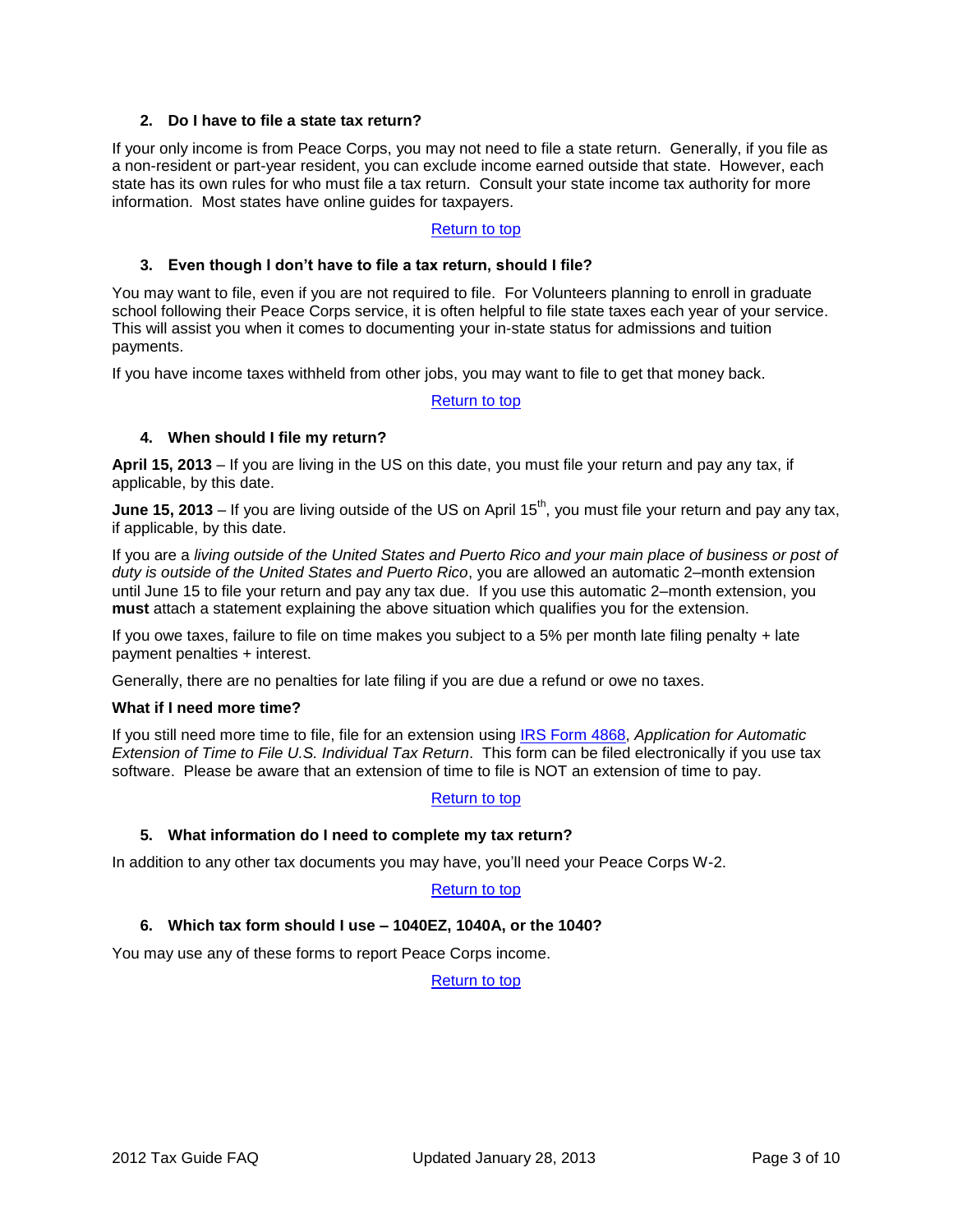## **7. How can I file my tax return?**

<span id="page-3-0"></span>There are many ways to file.

**Paper—Get the forms from your local library or [www.irs.gov.](http://www.irs.gov/) Fill them out and mail them in according to** the instructions for that form.

Free e-file—Try the [IRS Free File program.](http://www.irs.gov/efile/article/0,,id=118986,00.html?portlet=4) You can e-file for free using a variety of tax software or IRS online forms that can be filled in and e-filed.

**Tax software**—Many volunteers use products like TurboTax and TaxCut to prepare their taxes. Many of these programs are available through the Free File program. Consult with your tax advisor for advice on using tax software.

**Free tax prep clinics**—The IRS supports the VITA program (Volunteer Income Tax Assistance). This program provides free tax preparation services to low-income taxpayers all across America. To find a site near you, call 1-800-TAX-1040.

# [Return to top](#page-0-0)

# <span id="page-3-1"></span>**8. How do I sign my return electronically?**

To file your return electronically you must sign the return electronically using a personal identification number (PIN).

If you are filing online using software, you must use a Self Select PIN. The Self Select PIN method allows you to create your own PIN. If you are married filing jointly, both you and your spouse will each need to create a PIN and enter these PINs as your electronic signature.

A PIN is any combination of five digits you choose except five zeros. If you use a PIN, there is nothing to sign, and nothing to mail, not even your W-2s.

To verify your identity, you will be prompted to **enter your adjusted gross income (AGI) from your originally filed 2011 federal income tax return**, if applicable. Do not use your AGI from an amended return (Form 1040X) or a math error correction made by IRS.

AGI is the amount shown on your 2011 Form 1040, line 38; Form 1040A, line 22; or Form 1040EZ, line 4. If you did not file a 2011 return, enter \$0.

**If you do not have your 2011 income tax return**, call the IRS at 1-800-829-1040 to get a free transcript of your return. (If you filed electronically last year, you may use your prior year PIN to verify your identity instead of your prior year AGI. The prior year PIN is the five-digit PIN you used to electronically sign your 2011 return). You will also be prompted to enter your date of birth (DOB). Make sure your DOB is accurate and matches the information on record with the Social Security Administration by checking your annual social security statement.

See more from the IRS on the [Self-Select PIN.](http://www.irs.gov/efile/article/0,,id=120000,00.html)

## [Return to top](#page-0-0)

## <span id="page-3-2"></span>**9. Can my Power of Attorney sign my return for me?**

Any unsigned return will be immediately rejected by the IRS.

The IRS has a form for power of attorney relating to filing your income tax return. [Form 2848](http://www.irs.gov/pub/irs-pdf/f2848.pdf) and [instructions](http://www.irs.gov/pub/irs-pdf/i2848.pdf) are available on the IRS website.

This may not solve your problem easily as the person giving the power of attorney needs to sign that form.

You may be able to prepare the Volunteer's return and have the Volunteer sign electronically.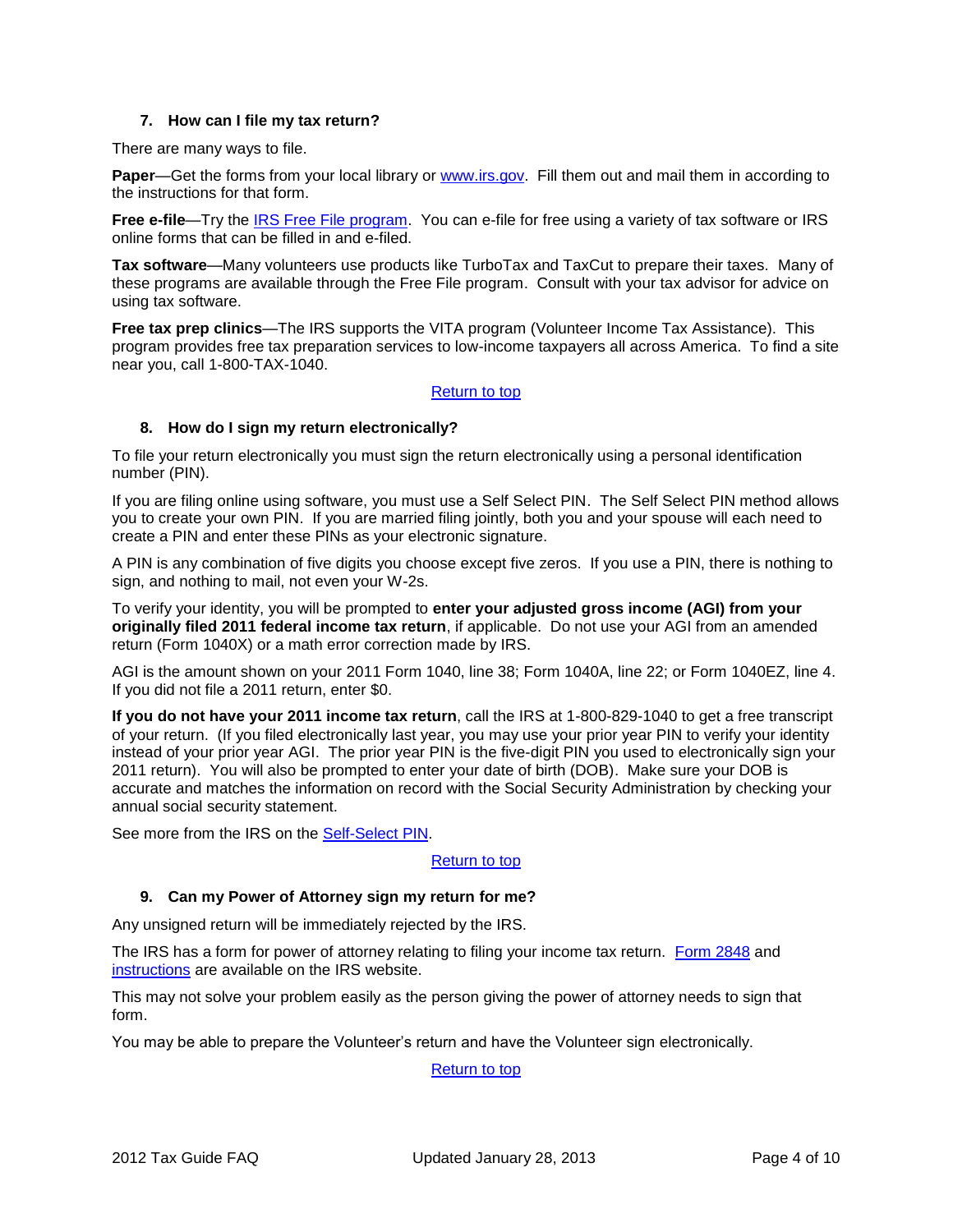### **10. Can my Privacy Act Waiver designee sign my return for me?**

<span id="page-4-0"></span>The Privacy Act Wavier form you may have signed is not a power of attorney.

It is simply a document that informs Peace Corps that you are willing to let us release financial information to your designee.

A Privacy Act Waiver designee has no standing with the IRS and will not be recognized as a power of attorney.

#### [Return to top](#page-0-0)

#### <span id="page-4-1"></span>**11. When should I pay any taxes I owe?**

Pay any taxes by your filing date, April 15, 2013, or June 15, 2013 if you are living outside the US.

Filing for an extension gives you an extension of time to file, not an extension of time to pay.

Failure to pay by the due date makes you subject to penalties and interest.

#### [Return to top](#page-0-0)

#### <span id="page-4-2"></span>**12. I have to pay taxes. How can the Peace Corps help?**

If you have a tax debt and are still in service, a payment can be made from your readjustment allowance. Up to 50% of your readjustment balance is available to make a one-time payment. Contact your Director of Management & Operations to set up this payment.

[Return to top](#page-0-0)

# <span id="page-4-4"></span><span id="page-4-3"></span>**PEACE CORPS INCOME**

#### **13. What is my Peace Corps income?**

There are several types of Peace Corps allowances. Not all Peace Corps Volunteers will have all of these types of income. Peace Corps income includes:

**Re-adjustment allowance**: All PCVs earned \$275/month. Volunteers on a service extension or serving in Peace Corps Response earned \$375/month.

**Pre-Service Training Walk-Around Money**: The money you received during PST to cover small expenses.

**Living Allowance**: Money to provide for a PCV's basic needs in their country of service

**Leave Allowance**: All PCVs earn \$24/month for leave. It is paid with your living allowance.

**Special Leave Allowance**: \$12/day for up to 30 days paid to PCVs who extend their service for a year

**Per diems**: Money paid to PCVs while away from site (ISTs, conferences, etc.)

**Evacuation Allowance**: Money paid to a PCV during a time of country evacuation

**Medical Leave Allowance**: Money given to a PCV on medical leave out of country

Please note that per diems (staging, in-service training, volunteer conference, evacuation, medical, etc), evacuation, medical leave, and settling-in allowance are NOT taxable and do not need to be reported on your tax return.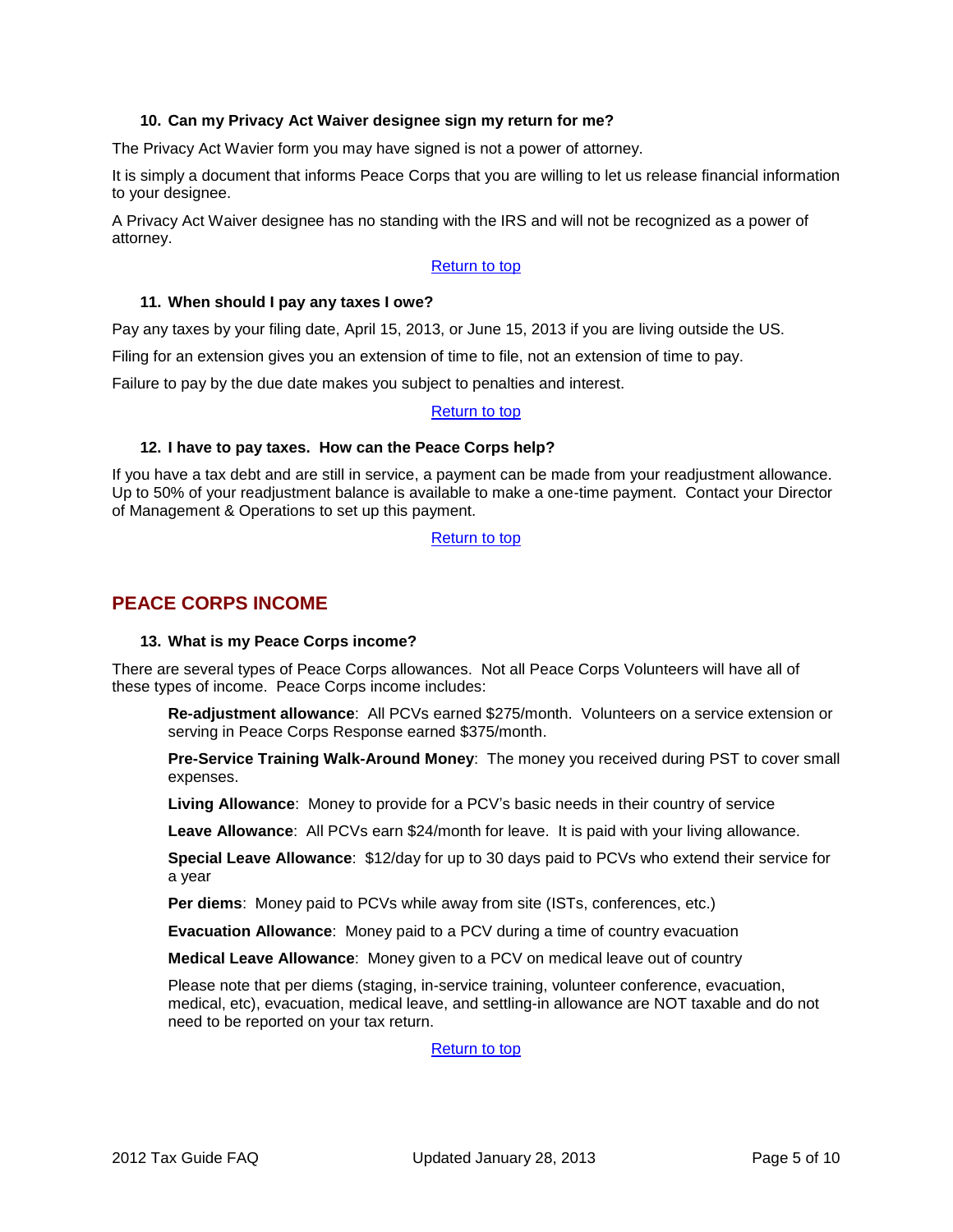# **14. Is my Peace Corps Income Taxable?**

<span id="page-5-0"></span>Some Peace Corps income is fully taxable; some is partially taxable; some is not taxable. Some income is subject to FICA taxes (Social Security & Medicare taxes).

See the table for more information.

| <b>Peace Corps Income</b>    | <b>Income Tax</b>                  | <b>FICA Taxes</b> | On         | 1040-EZ | 1040/1040A     |
|------------------------------|------------------------------------|-------------------|------------|---------|----------------|
|                              |                                    |                   | $W-2?$     | Line    | Line           |
| Re-adjustment Allowance      | 100% Taxable                       | 100% Taxable      | Yes        | 1       | $\overline{7}$ |
| <b>PST Walk-Around Money</b> | 100% Taxable                       | Not taxable       | Yes        | 1       | $\overline{7}$ |
| Living Allowance             | <b>Partially</b><br><b>Taxable</b> | Not taxable       | <b>Yes</b> | 1       | 7              |
| Leave Allowance              | 100% Taxable                       | Not taxable       | Yes        | 1       | $\overline{7}$ |
| Special Leave Allowance      | 100% Taxable                       | Not taxable       | Yes        | 1       | $\overline{7}$ |
| <b>Untaxed Allowances</b>    |                                    |                   |            |         |                |
| Per Diems                    | Not Taxable                        | Not Taxable       | <b>No</b>  | n/a     | n/a            |
| Settling-in allowance        | Not Taxable                        | Not Taxable       | No.        | n/a     | n/a            |
| Evacuation Allowance         | Not Taxable                        | Not taxable       | <b>No</b>  | n/a     | n/a            |
| Medical Leave Allowance      | Not Taxable                        | Not taxable       | No.        | n/a     | n/a            |

\* \$12 per day for up to 30 days paid to volunteers who extend service for 1 year and take special leave. \*\* Allowance paid while Volunteers are on medical leave in or out of their country of service.

Please note that per diems (staging, in-service training, volunteer conference, evacuation, medical, etc), evacuation, medical leave, and settling-in allowance are NOT taxable and do not need to be reported on your tax return.

## [Return to top](#page-0-0)

## <span id="page-5-1"></span>**15. I received \$5,600 in readjustment allowance. How do I report that on my tax return?**

The readjustment allowance amount you received at the end of your service does not need to be reported on your tax return. It has already been on your W-2 during your years of service. It was reported as you earned it, not when it was paid.

## [Return to top](#page-0-0)

## <span id="page-5-2"></span>**16. I received some money while I was receiving medical care. Is this taxable?**

Any money you received from Peace Corps in your country of service or in the US is not taxable and does not need to be reported on your tax return.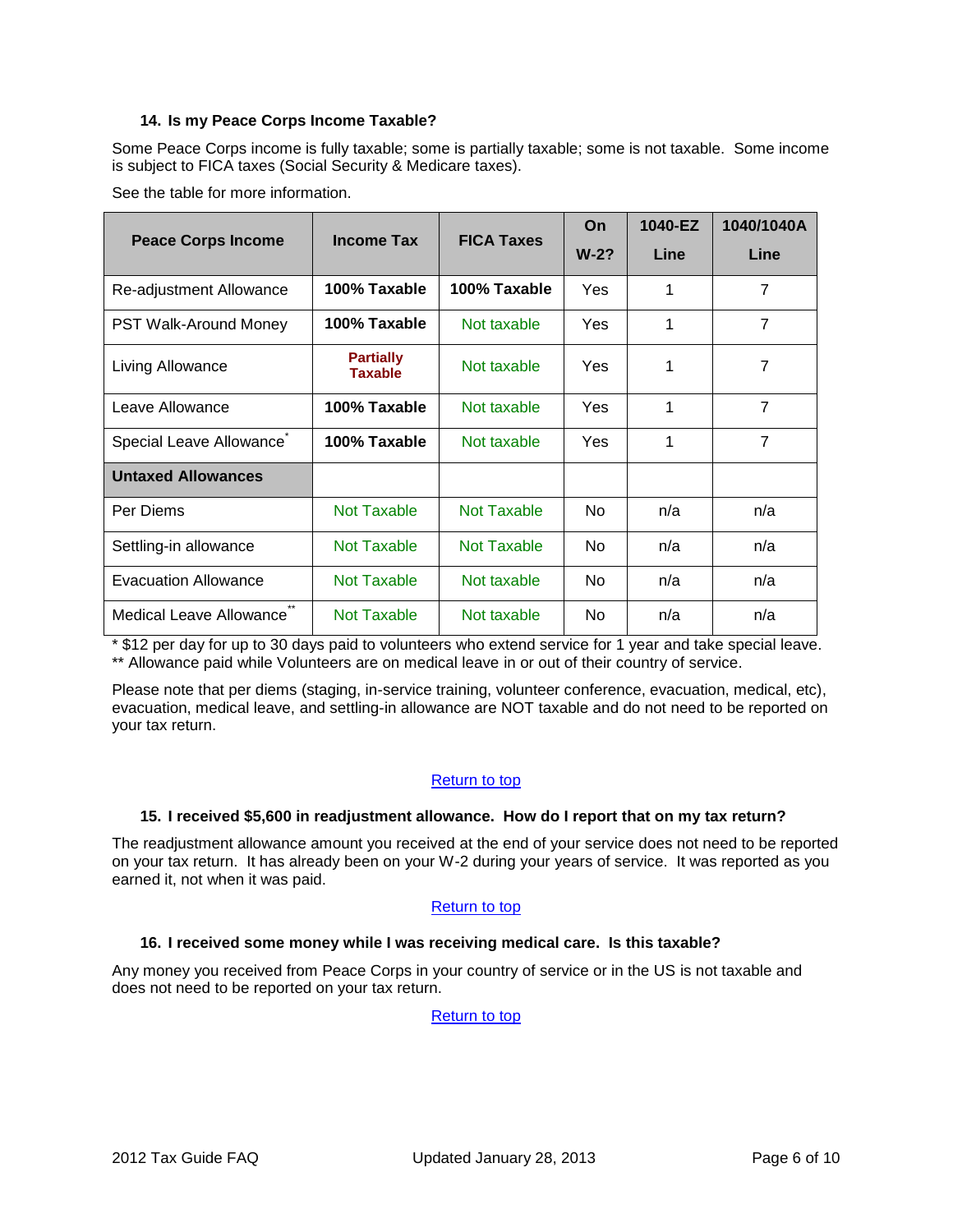## **17. How do I enter my Peace Corps income on my tax return?**

<span id="page-6-0"></span>All taxable Peace Corps income should be reported on the wages line. This is line 1 of the 1040-EZ or line 7 of the 1040A or 1040.

Non-taxable amounts are not reported on the tax forms. They are reported on the FAFSA as untaxed income if you are completing that form in order to qualify for financial aid.

# [Return to top](#page-0-0)

#### <span id="page-6-1"></span>**18. I took cash in lieu of a plane ticket home. Is that taxable?**

No, it is not taxable and will not show up anywhere on your tax return.

[Return to top](#page-0-0)

# <span id="page-6-3"></span><span id="page-6-2"></span>**W-2 ISSUES**

## **19. What's on my W-2?**

The 2012 W-2 includes earnings from 5 types of allowances:

1) The readjustment allowance earned monthly from December 1, 2011 – November 30, 2012. For example, a volunteer serving ending service in May would show five full months of readjustment allowance (December – April) plus a partial allowance for the days of service in May. All PCVs earned \$275/month and Volunteers on a service extension or serving in Peace Corps Response earned \$375/month. The W-2 also shows the applicable FICA taxes that were withheld for the readjustment allowance earned during the year: income tax withheld (\$0), Social Security taxes (4.20%) and Medicare taxes (1.45%).

2) The taxable portion of your living allowance between December 1, 2011 – November 30, 2012.

3) The leave allowance earned monthly between December 1, 2011 – November 30, 2012.

4) Any special leave payments received between December 1, 2011 – November 30, 2012.

## [Return to top](#page-0-0)

## <span id="page-6-4"></span>**20. When will I get my W-2?**

W-2s are mailed in late January. You should have yours by mid-February at the latest.

[Return to top](#page-0-0)

## <span id="page-6-5"></span>**21. I didn't get my W-2. What should I do?**

If you have not received your W-2 by mid-February, contact Peace Corps.

If you are an active PCV, contact your Director of Management & Operations to see if they have been delivered to your country.

If you are an RPCV, write to [taxhelp@peacecorps.gov](mailto:taxhelp@peacecorps.gov) with your name, country of service and address. W-2s can be sent to your home of record, current address, or Privacy Act Waiver designee.

Privacy Act Waiver designees can write to [taxhelp@peacecorps.gov](mailto:taxhelp@peacecorps.gov) to request a W-2. Include the volunteer's name and country of service.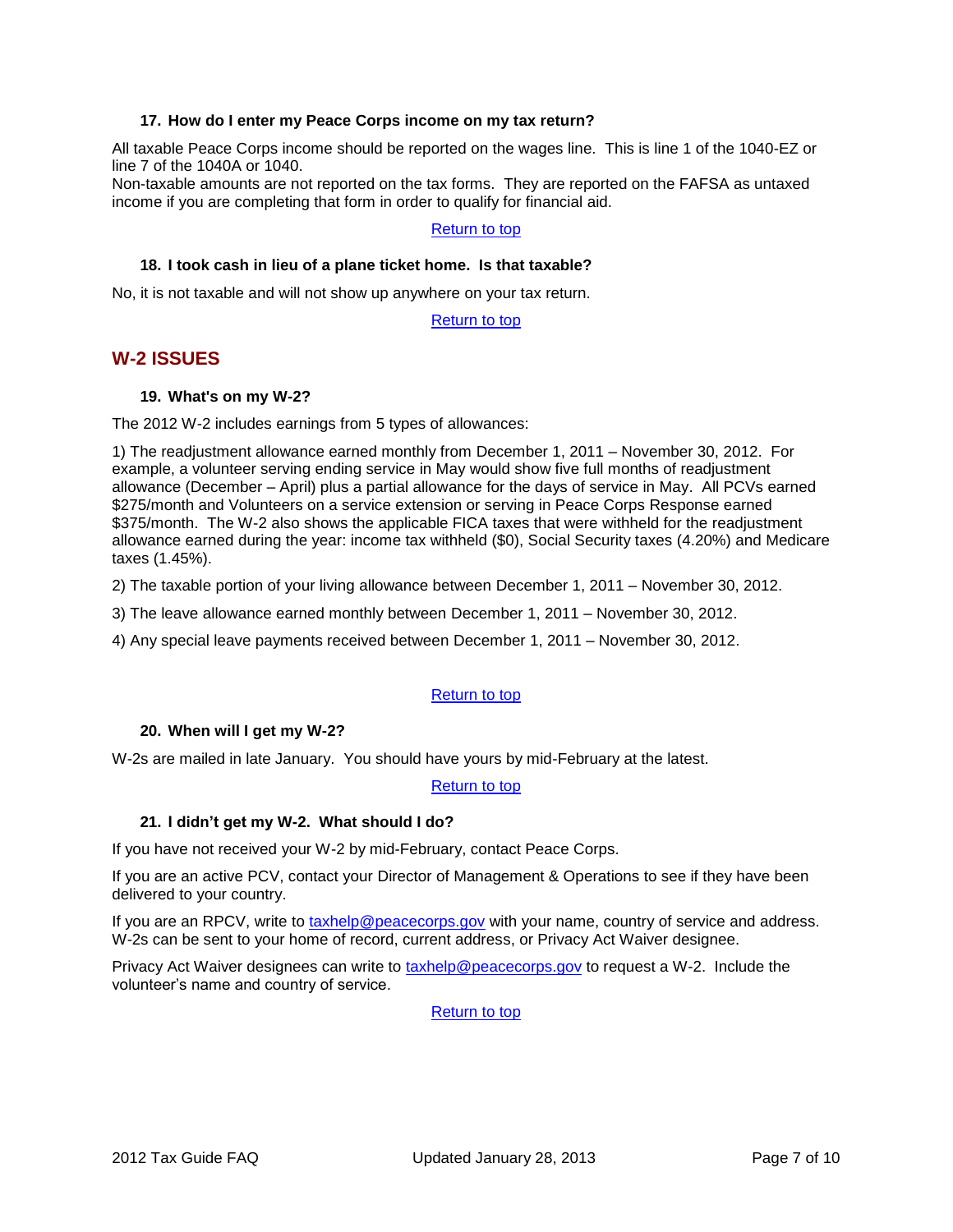# **22. My W-2 was damaged or lost. What should I do?**

<span id="page-7-0"></span>If you are an RPCV, write to [taxhelp@peacecorps.gov](mailto:taxhelp@peacecorps.gov) with your name, country of service and address. W-2s can be sent to your home of record, current address, or Privacy Act Waiver designee.

Privacy Act Waiver designees can write to [taxhelp@peacecorps.gov](mailto:taxhelp@peacecorps.gov) to request a W-2. Include the volunteer's name and country of service.

#### [Return to top](#page-0-0)

#### <span id="page-7-1"></span>**23. My W-2 was sent to my old address. What should I do?**

If you are an RPCV, write to [taxhelp@peacecorps.gov](mailto:taxhelp@peacecorps.gov) with your name, country of service and address. W-2s can be sent to your home of record, current address, or Privacy Act Waiver designee. Please note that this will not update your address in the Peace Corps system. To update your address, go to: [www.peacecorps.gov/rpcv/info](http://www.peacecorps.gov/rpcv/info)

## [Return to top](#page-0-0)

## <span id="page-7-2"></span>**24. My W-2 has an error. What should I do?**

If your name or Social Security number is incorrect on your Peace Corps W-2, cross out the error and write in the correction. You can still submit the W-2 with a marked correction to the IRS; you do not need a new W-2 issued by Peace Corps.

You may not correct any dollar amounts on your W-2.

If you feel the amounts listed on our W-2 are incorrect, please immediately contact Peace Corps' Volunteer and PSC Financial Services at [taxhelp@peacecorps.gov](mailto:taxhelp@peacecorps.gov) to allow us to investigate and reissue, if needed.

If you do have a change to your name or Social Security number, also contact Peace Corps at the above address so we may make the correction to our records.

## [Return to top](#page-0-0)

#### <span id="page-7-3"></span>**25. My Close of Service was in December 2011. Why did I get a 2012 W-2?**

The Peace Corps tax year runs from December 1, 2011 – November 30, 2012. Volunteers who COS in December 2011 are considered to have income in the following tax year for the purpose of readjustment allowance earnings. That's why you received a 2012 W-2 even though you actually served in 2011.

Include the information from your 2012 W-2 in your 2012 tax return. You will not see any income on the 2012 W-2 for the taxable portion of living allowance, leave allowance earnings, or special leave as those were calculated based on the standard calendar year in 2011.

## [Return to top](#page-0-0)

## <span id="page-7-4"></span>**26. What is Peace Corps' Employer Identification Number (EIN) and address?**

- Employer EIN: 53-0261522
- Address: Peace Corps  $1111 20<sup>th</sup>$  Street NW Washington DC 20526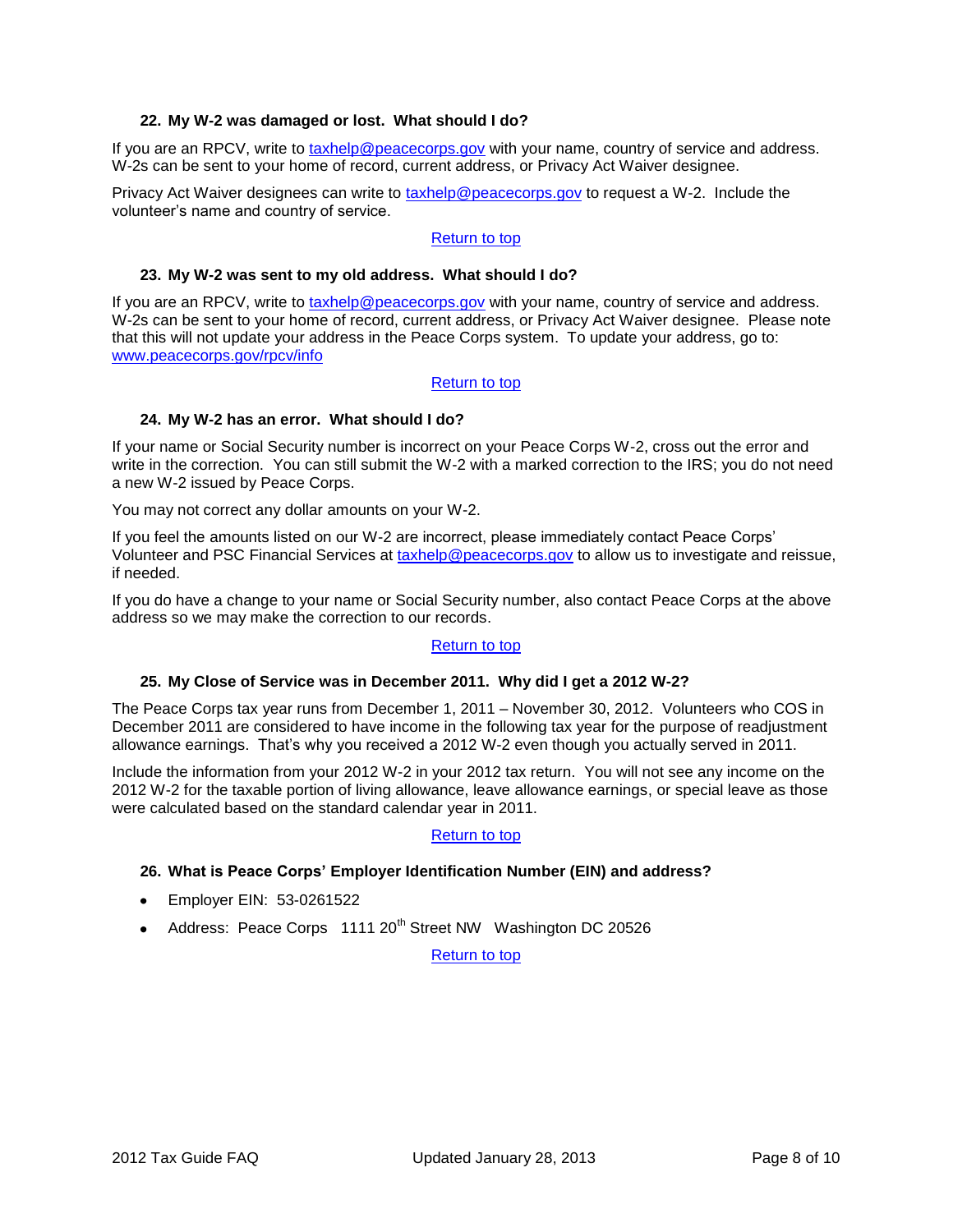# <span id="page-8-1"></span><span id="page-8-0"></span>**TAX BENEFITS**

#### **27. Am I eligible for the Earned Income Credit?**

The EIC has several tests. You must meet all the tests to qualify. The test that is most difficult for PCVs to meet is that you must have been physically present in the United States for more than half the year. Just maintaining a home in the US does not count as being in the US.

There is a special rule for military which counts overseas service as being in the United States. That rule does not apply to Peace Corps Volunteers.

#### [Return to top](#page-0-0)

#### <span id="page-8-2"></span>**28. How much can I contribute to my IRA?**

The limit for contributions to an IRA (Roth or Traditional) is the lower of:

- \$5,000 (\$6,000 if 50 or older by December 31), or
- Your taxable compensation for the year

For instance, if your readjustment allowance was \$2,250 and your taxable allowances were \$1300, your maximum IRA contribution is \$3,550.

IRA contributions can be made until April 15 and counted as a contribution for the prior year. If you wish to do this, be sure to specify with your broker that it is a prior year contribution.

Some volunteers choose to convert their existing 401k savings to a Roth IRA while they are serving in Peace Corps. Converting to a Roth IRA requires that you pay income tax on the amount of the conversion. As a volunteer, your income is low and you will pay taxes at a lower rate, making this conversion less costly. Peace Corps offers no advice on this subject. Consult your financial advisor for full information on Roth conversion.

[Return to top](#page-0-0)

# <span id="page-8-4"></span><span id="page-8-3"></span>**MISCELLANEOUS**

## **29. I collect Social Security benefits. Will my Peace Corps income affect my benefits?**

#### **Earnings Limits and Reduced Benefits**

Under federal law, people who are receiving Social Security benefits who have not reached [full retirement](http://www.ssa.gov/retire2/retirechart.htm)  [age](http://www.ssa.gov/retire2/retirechart.htm) are entitled to receive all of their benefits as long as their earnings are under the certain limits. For people born in 1943, the full retirement age is 66. The full retirement age will increase gradually each year until it reaches age 67 for people born in 1960 or later. See the full Social Security Administration article [here.](http://www.ssa.gov/pubs/10003.html)

#### **Taxable Social Security Benefits**

Social Security benefits are generally not taxable. Above over certain limits -- \$34,000 (\$44,000 for married couples), your benefits may become partly or fully taxable. For a quick test, add ½ of your Social Security benefits and all your other income. If the total is higher than the limit, some of your benefits may be taxable. See [this article](http://www.irs.gov/pub/irs-pdf/p915.pdf) for more information.